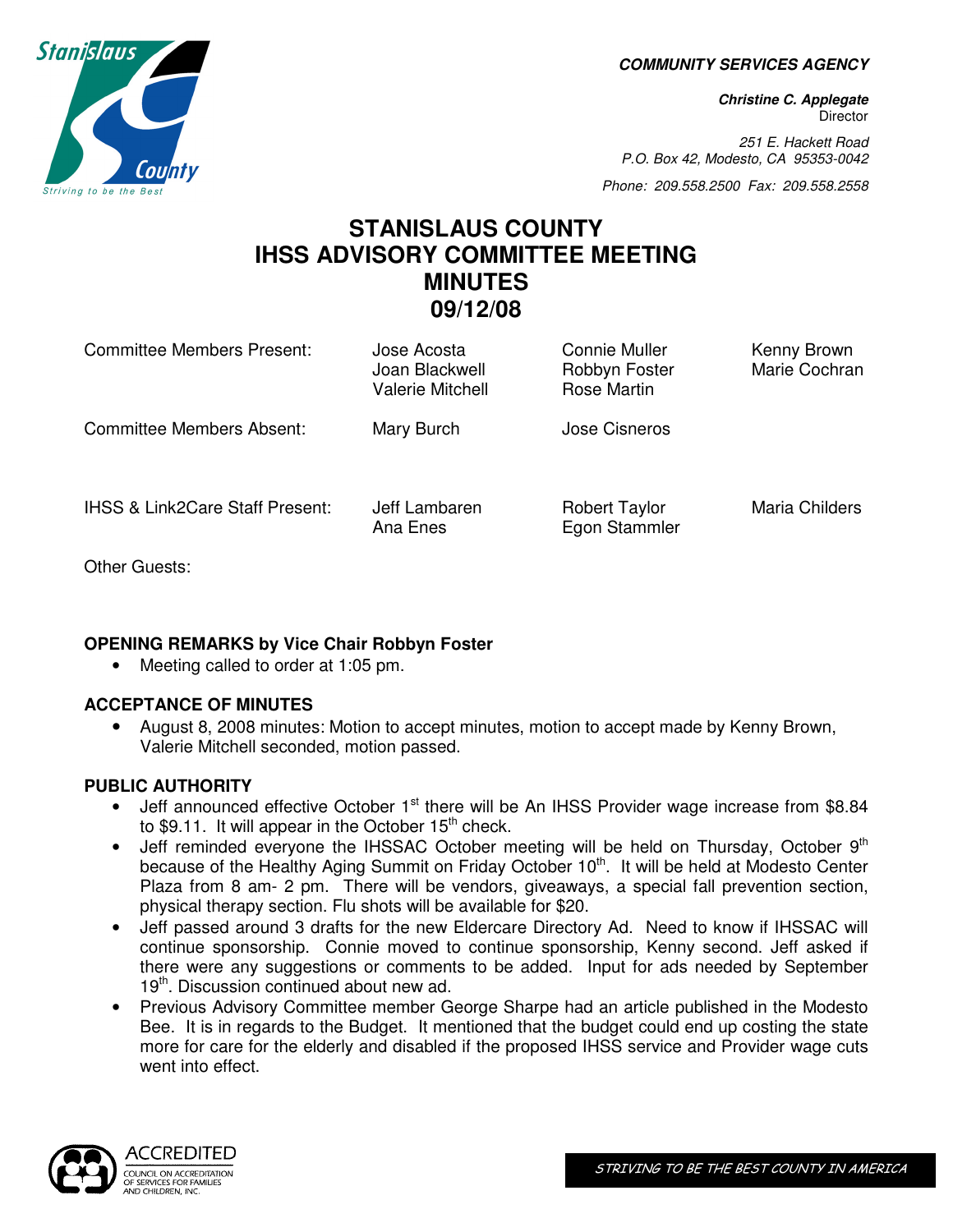- Jeff read another article about a Modesto man that was sentenced to 270 days in jail for Welfare fraud. He made false statements on applications. He will be on 5 years probation and will have to pay the money back.
- Connie asked if there is someone that lives in an assistant living home are they eligible for IHSS. Maria Childers responded that it depends on if they are in a licensed facility or independent living. Maria suggested that they call her office so they can be screened.

## **LEGISLATIVE UPDATE**

• Jeff mentioned that there is still nothing new on the budget. We are 74 days into the fiscal year. There were some quotes from the Sacramento Bee. Mentioned that 82% of voters described the budget situation as serious. Also most voters prefer a sales tax increase instead of borrowing the money.

### **MEDIA PROJECT**

- Jeff explained the purpose of the media project. There needs to be a sub committee that decides on a budget, a script for interviews and theme. Mentioned that project must be done and paid for by 5/31/09 for this year's budget.
- Jeff mentioned the sub committee should be 3-4 people. Asked for volunteers. Connie, Robbyn and Kenny volunteered. Robbyn mentioned Mary would probably want to be involved as well, so she was tentatively added to the list. Kenny moved to accept the sub committee, Joan second.

### **COMMITTEE BUDGET UPDATE**

- Jeff discussed the IHSSAC budget. There is about \$53,000 left for the year. Jeff mentioned the projects and events that the IHSSAC has been involved in the past.
- Connie asked if the Adult Services Advisory Committee could be included in our retreat. Jeff mentioned that's something that could be done again.
- Jeff mentioned at the next meeting they would have the budget to review.

### **GENERAL UPDATE**

- Maria Childers announced that there is a new program that will be effective April 2010. CMIPS will be updated to CMIPS2. Payroll will be centralized. Payroll is currently processed locally, it will eventually be processed in Rancho Cordova. Once the information becomes available Maria will update the Committee.
- Jeff mentioned that Robert brought the flu shot schedules in the area. Encouraged everyone to get one.
- Jeff announced that the California Association of Public Authorities is looking for legislative proposals for next year. The budget is expected to be worse next year, so suggestions for legislation, should keep costs in mind or the proposal is unlikely to be approved. If anyone has suggestions about improving the program contact Jeff.
- Connie announced that the book she wrote, "King of The North Pole, is now available at Amazon and Barnes & Noble.

Meeting adjourned @ 1:47 PM, Ana Enes, Recorder